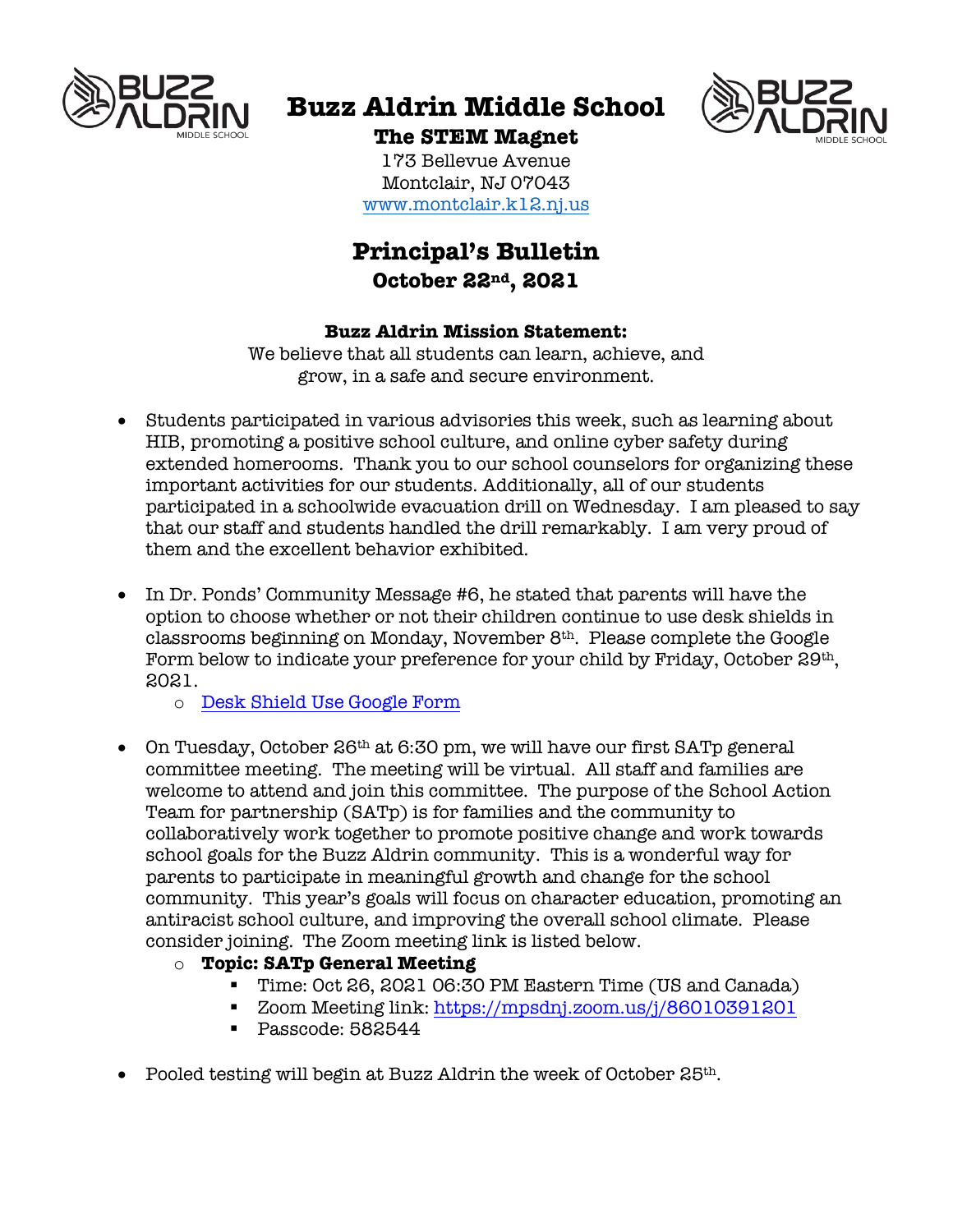- The Language Arts department will finish administering the Acadience test next week to all sixth graders. This is a district level initiative and the information will be used to guide instruction for this year.
- Please see the following updates from SEPAC:
	- $\circ$  Please note that our October 25th meeting has been replaced by the 10/14 and 10/20 presentations about reading.
	- o Upcoming Events and Resources
		- *Every Sunday in October* TOPS Soccer 12-1 pm at Heningburg Field in Montclair.
		- *October 22, 2021* Montclair NAACP Dyslexia Poster Contest Submissions due by 10/22
		- *October 27, 2021* Parent Empowerment Workshop "How Do I Know Whether My Child's Reading Program is Appropriate?". Sign up with this Google Form.
		- *Volunteer Lawyers for Justice Resource* Please click here for the recording of a webinar on Unfulfilled IEPs and Compensatory Education

# • **General Reminders & Updates for Parents/Families:**

- o As the cooler weather approaches, please ensure your children are dressed appropriately for outdoor conditions. This means he/she/they should have a coat, sweatshirt, hat, or any other clothing that allows for them to be comfortable during the day and for outdoor lunch/recess.
- o Cell phone use is not permitted during the school day. Parents should not text or call their children during school hours.
- o Masks are required at all times while in the building. If students fail to wear their masks in school, he/she/they will be sent home. If possible, please send your child to school with an extra mask in case the original mask is misplaced or damaged. If students cannot follow the mask policy, they will be sent home.
- $\circ$  Please make sure your child has a water bottle with him/her/them each school day.
- o Students are required to bring their fully charged Chromebooks to school each day. We are also encouraging students to bring their Chromebook chargers to school.
- $\circ$  Please complete a free/reduced meal application if you would like to do so. The online form is available at https://www.nlappscloud.com/ and hard copies are available in the main office. You may also visit the Department of Agriculture's website to access an application in a language other than English or Spanish (https://www.fns.usda.gov/cn/translatedapplications).
- o Again, please **DO NOT** drop off or pick up your child in the front of the building or in a location where they must cross the street. Grownups need to remain in their cars, and be sure not to block the staff parking lot while waiting for their children. Students should not cross the street at any location other than the designated crosswalks. Parents should not stand in the staff parking lot to pick up their children. **This is a safety**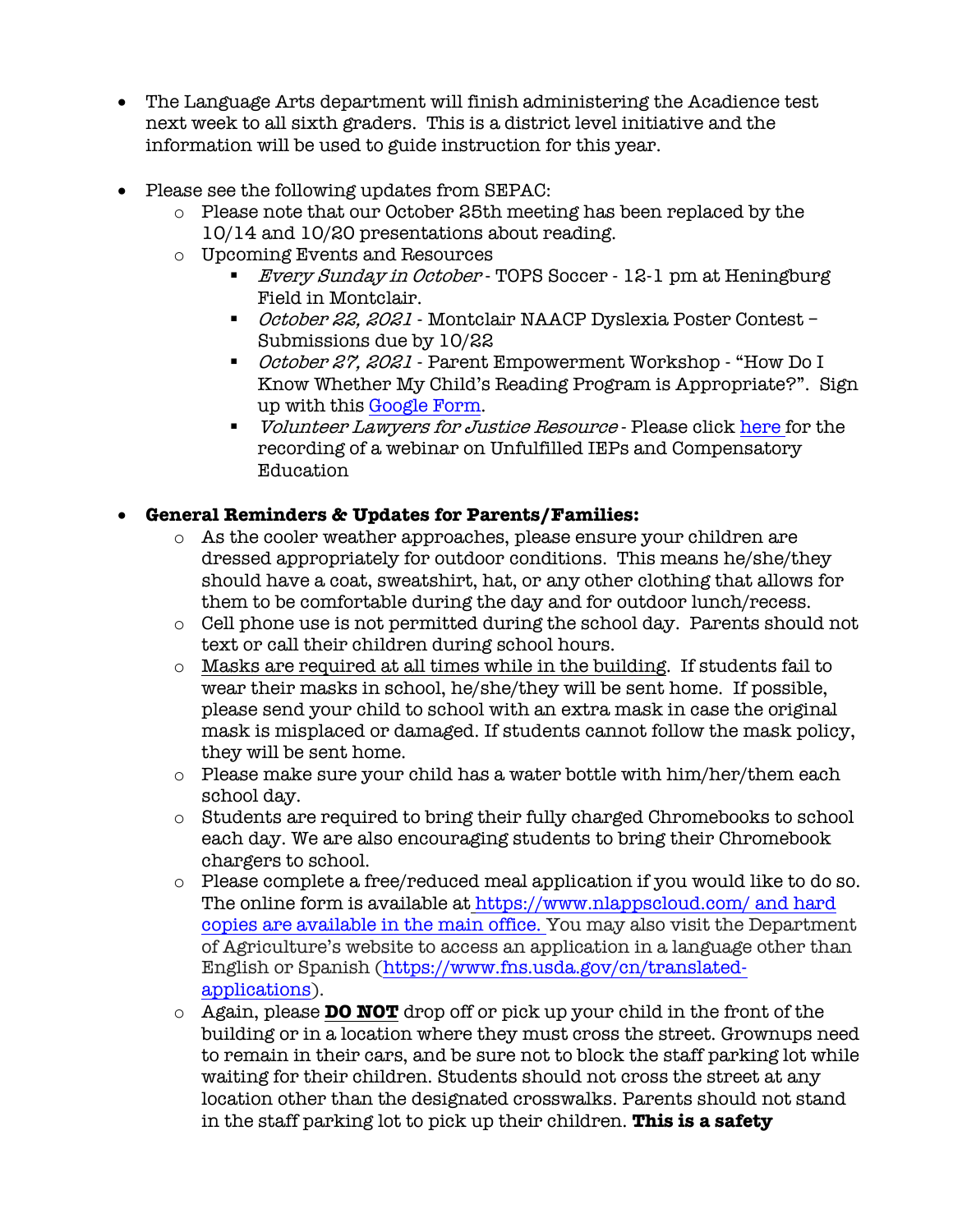**issue.** Despite the number of times this is written in my communications, this is still a problem. Please abide by the school's rules.

- o **Parents are not permitted to drop off belongings, lunches, materials throughout the day.** We will not accept materials dropped off during the school day. Therefore, it is essential that you make sure your child has all the necessary materials he/she/they would need prior to entering school for the day.
- o The health forms must be completed by 7:00 am on Tuesdays and Thursdays. This must be done in order for students to attend classes. If health forms are not completed in time, students will need to wait in the auditorium until they can complete one themselves. This results in a loss of valuable instructional time.
- o There are no visitors permitted in the building at any time.
- o Please encourage your child to leave their desk shields (dividers) in their lockers. We do not have enough extras to provide loaners for all those who forget.
- $\circ$  Parents are not permitted to ask teachers for remote instruction without prior approval granted from building administration. Remote instruction can only be granted for COVID-related reasons.
- Side Door Announcement: Are your children looking for something to do on Fridays after school? Side Door is open every Friday for the month of October, and there will be lots of outdoor activities and games, plus free food! It's located a short walk from Buzz Aldrin, on Cooper Ave (right down the street from CVS). You don't have to register to go, and it's FREE! For more information or to pre-register your child, go to sidedoormontclair.org. Activities will be outdoors, but masks are required. Please see the attached student and parent flyer.

# • **After School Clubs & Activities Protocols**:

- o Students are not permitted to leave the building and return for afterschool activities. They must remain in the building until the program/club has ended.
- $\circ$  Students are responsible for their own transportation home from all clubs and activities. Please pick your children up in a timely manner.
- o Club advisors and staff members do not participate in arranging car pools or parent pick-ups after the club ends.
- o Students must report directly to the designated club meeting room or location immediately after the dismissal bell rings.
- o Students are to report to their lockers at dismissal then to the club meeting with their belongings. They will be dismissed straight from the designated club room.
- o Students are not permitted to go to their lockers or roam throughout the building after a club or activity is dismissed. This is a safety issue. If this occurs, a student may be removed from the club or activity.
- Yearbooks: Yearbooks are now on sale! To order your copy of the yearbook please visit https://www.jostens.com/yearbooks/students-and-parents/about-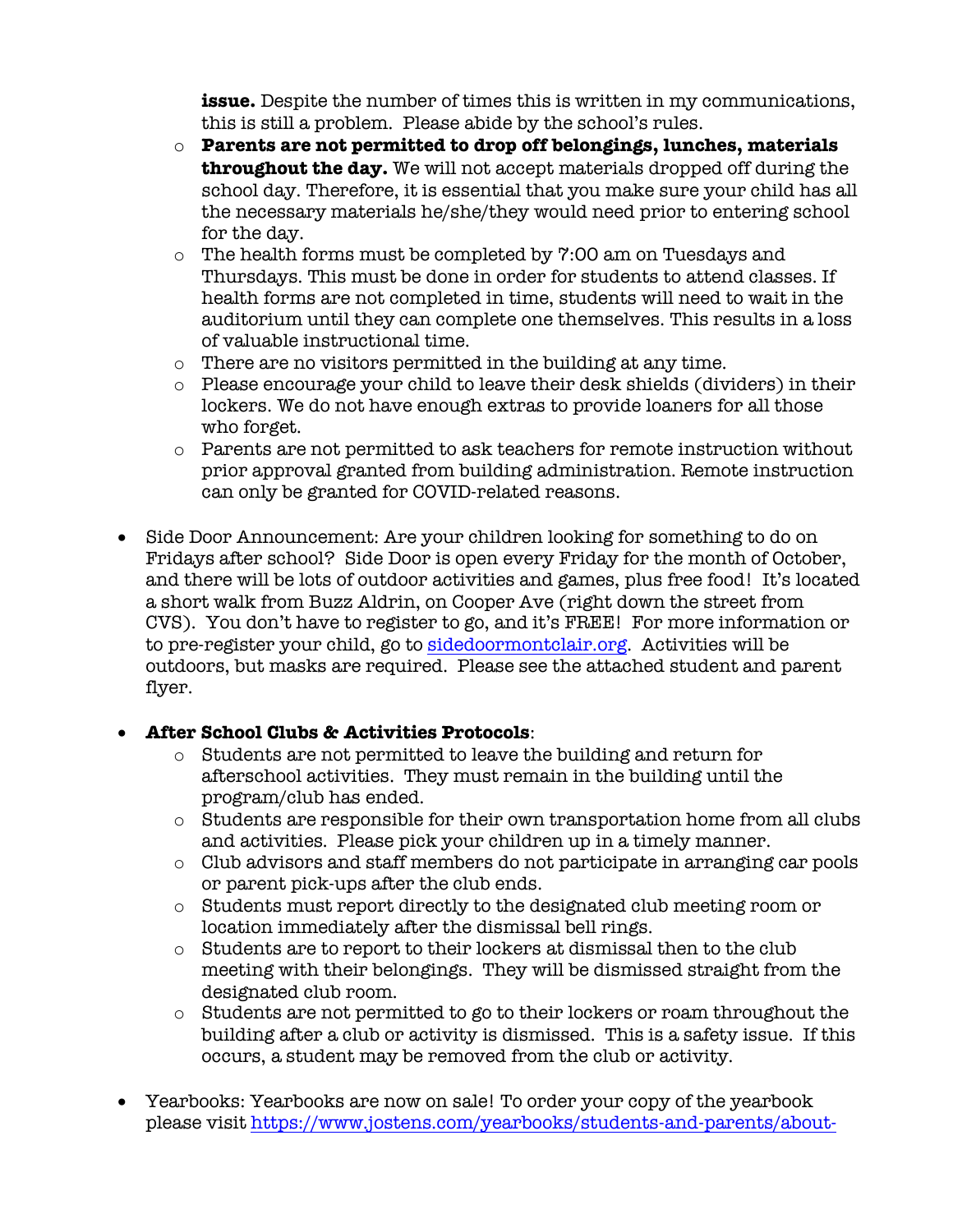yearbooks, or reach out to Mrs. Mintz (Jmintz@montclir.k12.nj.us) with any questions.

# • **School Musical Production: The Little Mermaid Junior**

- o We are pleased to announce this year's Buzz Aldrin Musical Production is Disney's The Little Mermaid Junior. The production will be both exciting and a visual delight. The fairy tale about a mermaid living in an undersea country. The production is full of catchy songs and enchanted fairytale theater magic. The Little Mermaid is for anyone who enjoys all aspects of theater. We are looking for ALL students who want to be a part of this musical and join our theater family. We support students who part of other clubs/sports/extracurricular activities.
- $\circ$  There was an informational meeting that took place this week. If you missed the meeting, but are still interested in signing up, please email Ms. Panico at kpanico@montclair.k12.nj.us by Monday, October 25<sup>th</sup>.
- $\circ$  Auditions: Friday, October 29th @ dismissal until approx. 4:30 pm. Students will be permitted to text when they are ready to be picked up, if earlier than 4:30 pm. Students must arrange for their own transportation home.
- **Halloween Spooktacular Dance**: **The 2021 Buzz Spooktacular Halloween dance will be held outdoors on Friday, October 29th from 7-9 pm.** This is a PTA sponsored event. There will be a DJ, a photo booth, water, sweet treats and lots of spooky fun. Please see the attached flyer.
	- o Check in and pick up will be at the Lorraine Avenue parking lot entrance ONLY, and permission slips are REQUIRED.
	- o Pizza and food items will not be sold at the event.
	- o Parents: Please click below to contribute badly needed items or your time! https://signup.com/go/jKvgQgD
	- o If your child is attending, please review these expectations and discuss them with your child. Then fill out the permission slip below.
	- o **Drop off is ONLY at the Lorraine Avenue parking lot entrance. Please park on the same side of the school for safety reasons.**
		- § Students must be picked up promptly at 9 pm, and are not permitted to leave early. The PTA is not responsible for your child or their behavior when they leave school grounds.
		- Costumes are welcome but not required.
		- NO costume masks or weapons permitted.
		- COVID masks must be worn at all times (unless eating or drinking)
		- § Appropriate behavior is expected at all times. No littering! Respect school property, school staff and the volunteers.
		- Current BAMS students ONLY.
		- § Students will not be permitted to enter without a permission slip.
		- § SUBMIT ONLINE PERMISSION SLIP HERE (this is preferred method - click on the link, scroll down to "Attend Event", and submit the requested information)
			- https://signup.com/go/cSJBSZO